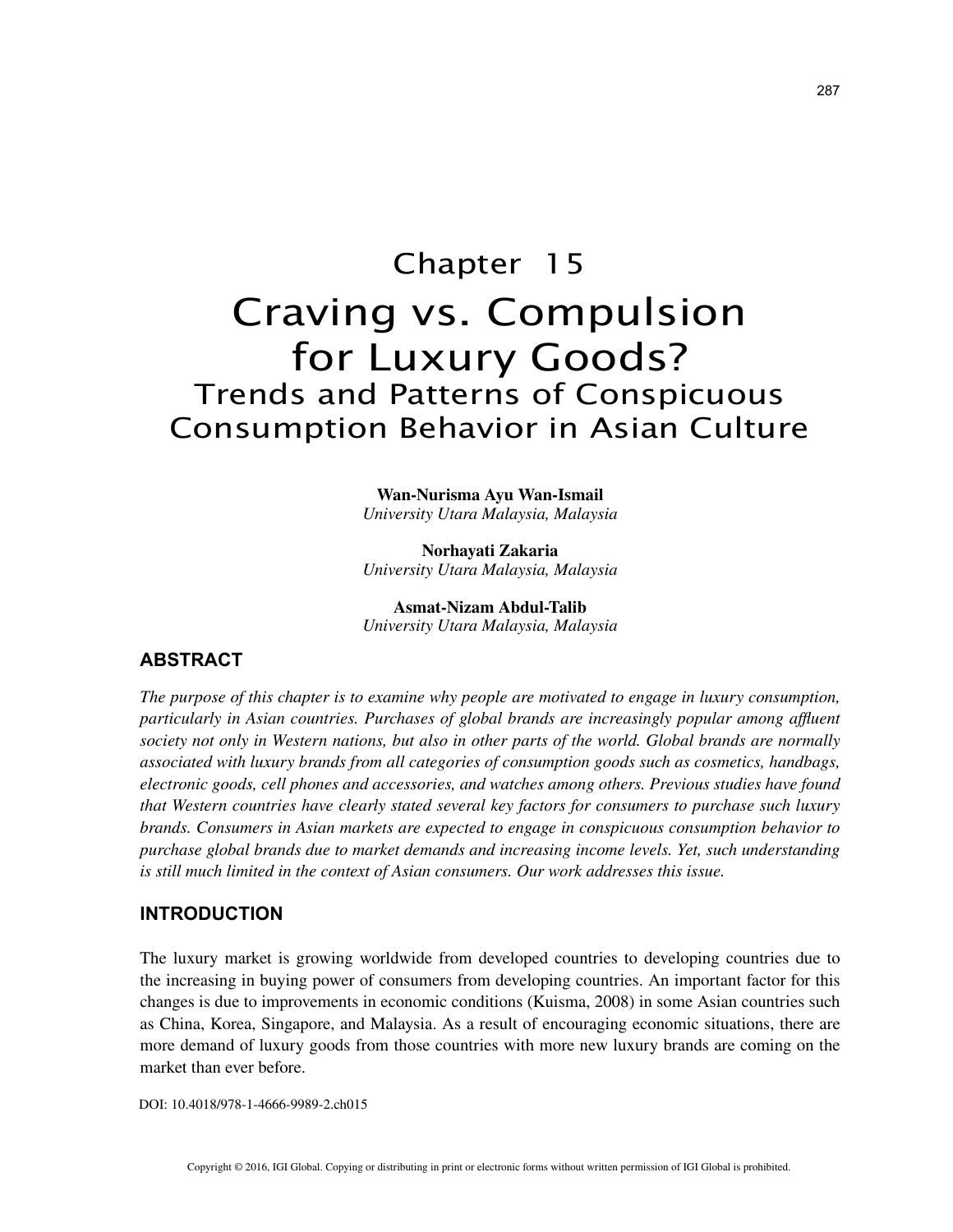Consumers are now more exposed to this type of goods – prestigious goods because they are more exposed to the prestige aspects of luxury goods and a new global phenomenon had emerged called as "luxury brand culture" especially in developing countries such as Asia (Chadha & Husband, 2006). This phenomenon takes slightly different form in developing countries where people who seldom spent money on luxuries in the past are now showing some interest to engage in luxury consumption and become conspicuous consumer. Previous studies have shown this conspicuous consumption behavior is applicable in situations where only rich people spend more of their money on luxury goods than other consumers classes (Chaudhuri & Majumdar, 2006). However, recent research have shown that people with limited financial capabilities also engage heavily on conspicuous consumption. Thus, it shown that luxury brand culture is not only limited to the rich but it can occur among all consumer groups of all ages.

Conspicuous consumption was first discussed more than 100 years ago by Thorstein Veblen (1899 republished in 1994) in his book, *The Theory of Leisure Class*. Veblen defined conspicuous consumption as the behavior characteristic of people who focus on the accumulation of wealth in order to show off their status and to be different from others. In this study, conspicuous consumption is defined as a buying of luxury products in order to show off the status and wealth to others in the society.

The influence of advertising may become an important aspects that influence consumers to behave conspicuously. Some advertising shows the important of material things where this material things can be used by consumers to portray their status and display their wealth among the society. Therefore, individuals who are concerned with their status and performance may showing some interest toward materialism. Thus, the primary objective of this study is to provide a better understanding of conspicuous consumption and its effect on consumer behavior, and specifically to explore the effects of material value to provide some useful information regarding consumer spending power and purchasing behavior towards conspicuousness.

Another objective of this study is to understand the growing interest in luxury products even when consumers are suffering financial difficulties. This behavior may partially be explained by the desire to display wealth and social status and their relationship towards material value. The demand for luxury products and services are expected to grow as the economic condition of consumers in emerging markets such as Malaysia, Singapore, China, Taiwan, Korea, Japan, India, and others are growing (Chadha & Husband, 2006).

This study will also explore the concept of conspicuous consumption and materialism where both concepts are originated from Western culture (Podoshen, Li, & Zhang, 2011). Much of the study on conspicuous consumption has focused primarily on Western culture (Podoshen & Andrzejewski, 2012); therefore, there is need to analyze it from the perspective of non-Western culture as this value and behavior are shaping consumers' lifestyles in many emerging economies such as China and India.

### **THE CONCEPT OF MATERIALISM**

Many definitions of materialism have been offered in economic psychology and consumer research. The definitions showed in Table 1 are slightly different for both fields; however, they are similar in meaning.

Materialism can be divided into two types: terminal and instrumental (Csikszentmhalyi & Rochberg-Halton, 1981). Terminal materialism can be defined as a person who desires an object based on their own desire towards possession. Such people are likely to claim that they are not a materialistic, but they buy luxury goods because they want that particular product and/or because the product is high in quality.